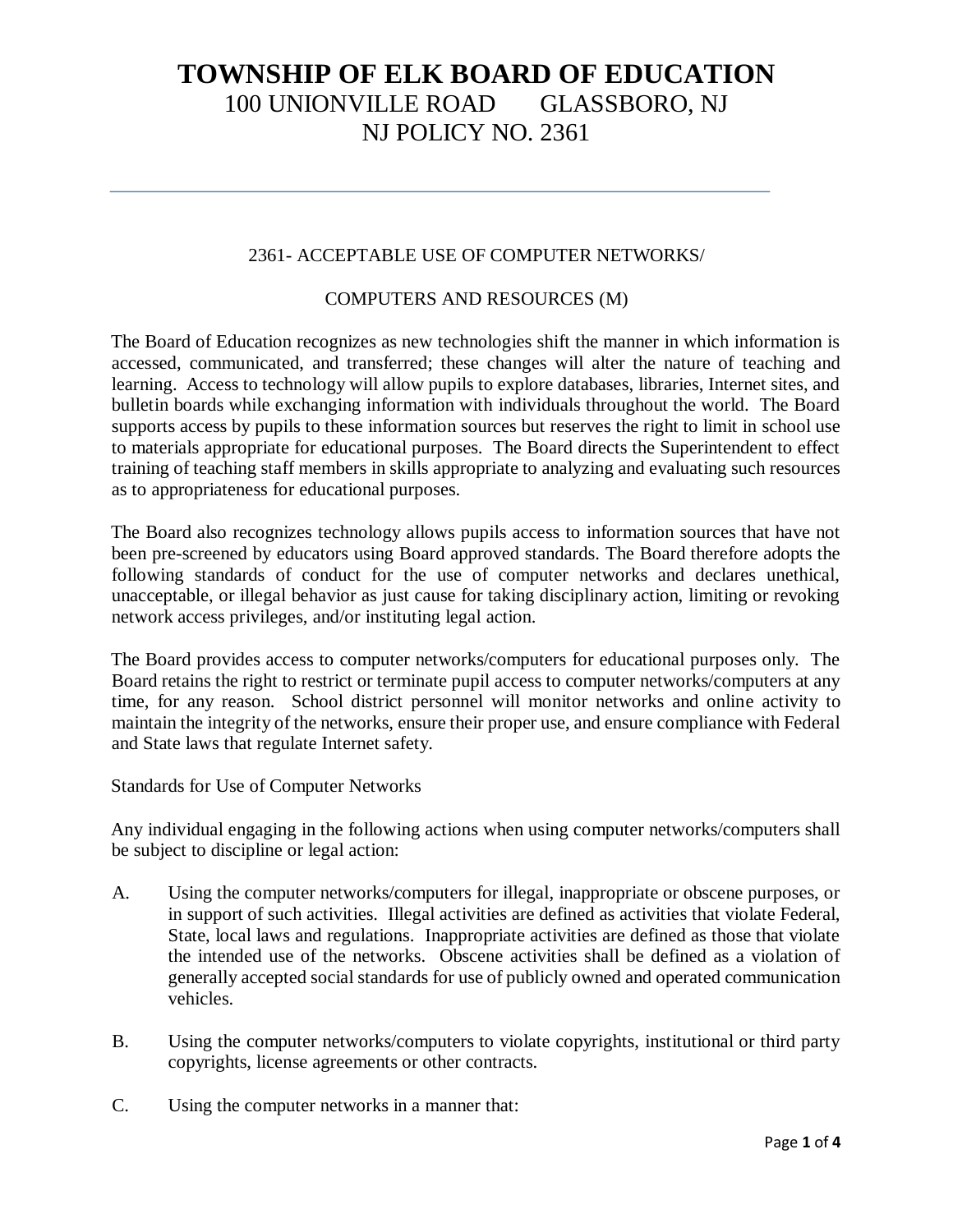- 1. Intentionally disrupts network traffic or crashes the network;
- 2. Degrades or disrupts equipment or system performance;
- 3. Uses the computing resources of the school district for commercial purposes, financial gain, or fraud;
- 4. Steals data or other intellectual property;
- 5. Gains or seeks unauthorized access to the files of others or vandalizes the data of another person;
- 6. Gains or seeks unauthorized access to resources or entities;
- 7. Forges electronic mail messages or uses an account owned by others;
- 8. Invades privacy of others;
- 9. Posts anonymous messages;
- 10. Possesses any data which is a violation of this Policy; and/or
- 11. Engages in other activities that do not advance the educational purpose for which computer networks/computers are provided.

#### Internet Safety Protection

As a condition for receipt of certain Federal funding, the school district shall be in compliance with the Children's Internet Protection Act, the Neighborhood Children's Internet Protection Act, and has installed technology protection measures for all computers in the school district, including computers in media centers/libraries. The technology protection must block and/or filter material and visual depictions that are obscene as defined in Section 1460 of Title 18, United States Code; child pornography, as defined in Section 2256 of Title 18, United States Code; are harmful to minors including any pictures, images, graphic image file or other material or visual depiction that taken as a whole and with respect to minors, appeals to a prurient interest in nudity, sex, or excretion; or depicts, describes, or represents in a patently offensive way, with respect to what is suitable for minors, sexual acts or conduct; or taken as a whole, lacks serious literary, artistic, political, or scientific value as to minors.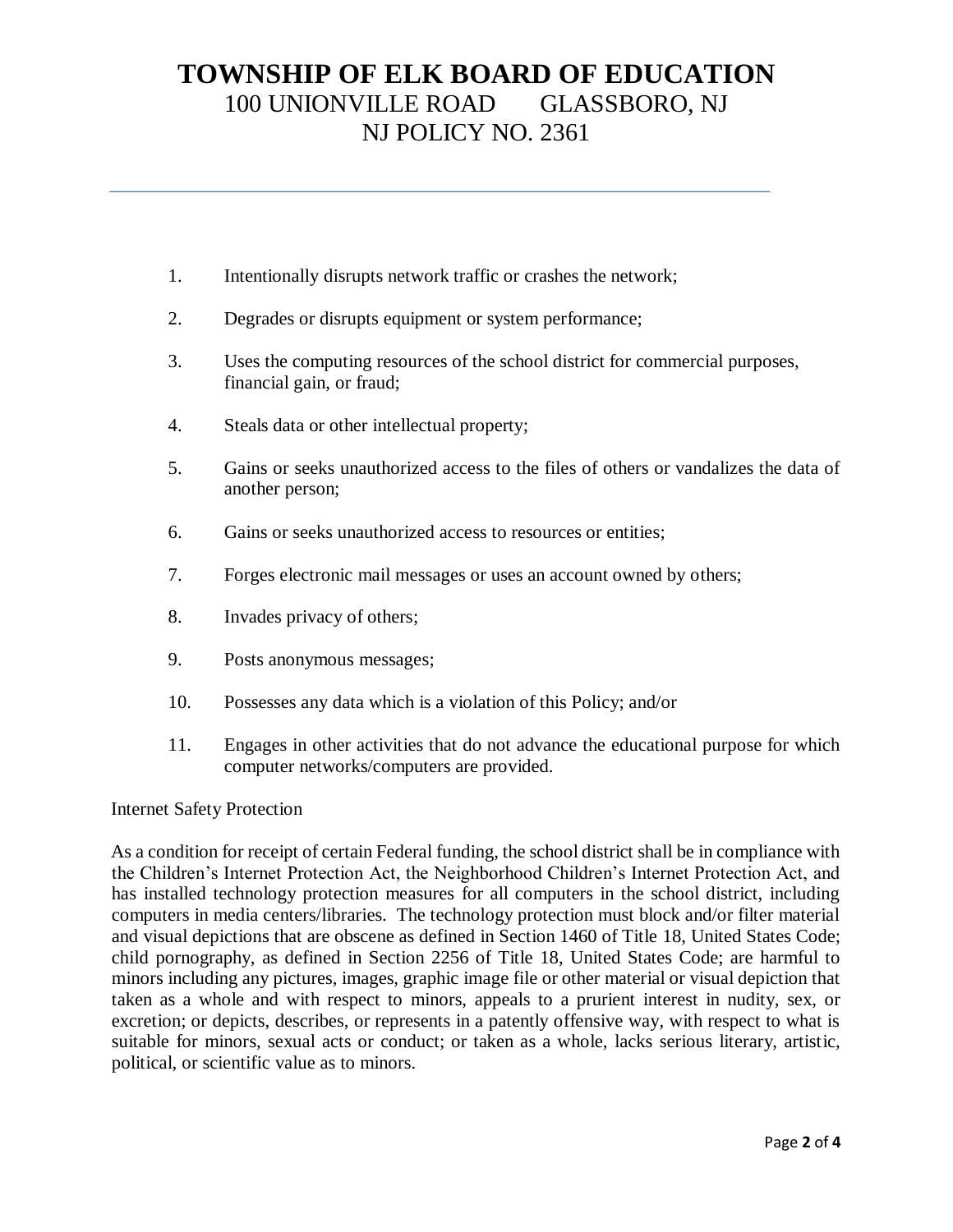This Policy also establishes Internet safety policy and procedures in the district as required in the Neighborhood Children's Internet Protection Act. Policy 2361 addresses access by minors to inappropriate matter on the Internet and World Wide Web; the safety and security of minors when using electronic mail, chat rooms, and other forms of direct electronic communications; unauthorized access, including "hacking" and other unlawful activities by minors online; unauthorized disclosures, use, and dissemination of personal identification information regarding minors; and measures designed to restrict minors' access to materials harmful to minors.

Notwithstanding blocking and/or filtering the material and visual depictions prohibited in the Children's Internet Protection Act and the Neighborhood Children's Internet Protection Act, the Board shall determine other Internet material that is inappropriate for minors.

In accordance with the provisions of the Children's Internet Protection Act, the Superintendent of Schools or designee will develop and ensure education is provided to every pupil regarding appropriate online behavior, including pupils interacting with other individuals on social networking sites and/or chat rooms, and cyberbullying awareness and response.

The Board will provide reasonable public notice and will hold one annual public hearing during a regular monthly Board meeting or during a designated special Board meeting to address and receive public community input on the Internet safety policy - Policy and Regulation 2361. Any changes in Policy and Regulation 2361 since the previous year's annual public hearing will also be discussed at a meeting following the annual public hearing.

The school district will certify on an annual basis, that the schools, including media centers/libraries in the district, are in compliance with the Children's Internet Protection Act and the Neighborhood Children's Internet Protection Act and the school district enforces the requirements of these Acts and this Policy.

### Consent Requirement

No pupil shall be allowed to use the school districts' computer networks/computers and the Internet unless they have filed with the Principal or designee a consent form signed by the pupil and his/her parent(s) or legal guardian(s).

### Violations

Individuals violating this Policy shall be subject to the consequences as indicated in Regulation 2361 and other appropriate discipline, which includes but are not limited to:

1. Use of the network only under direct supervision;